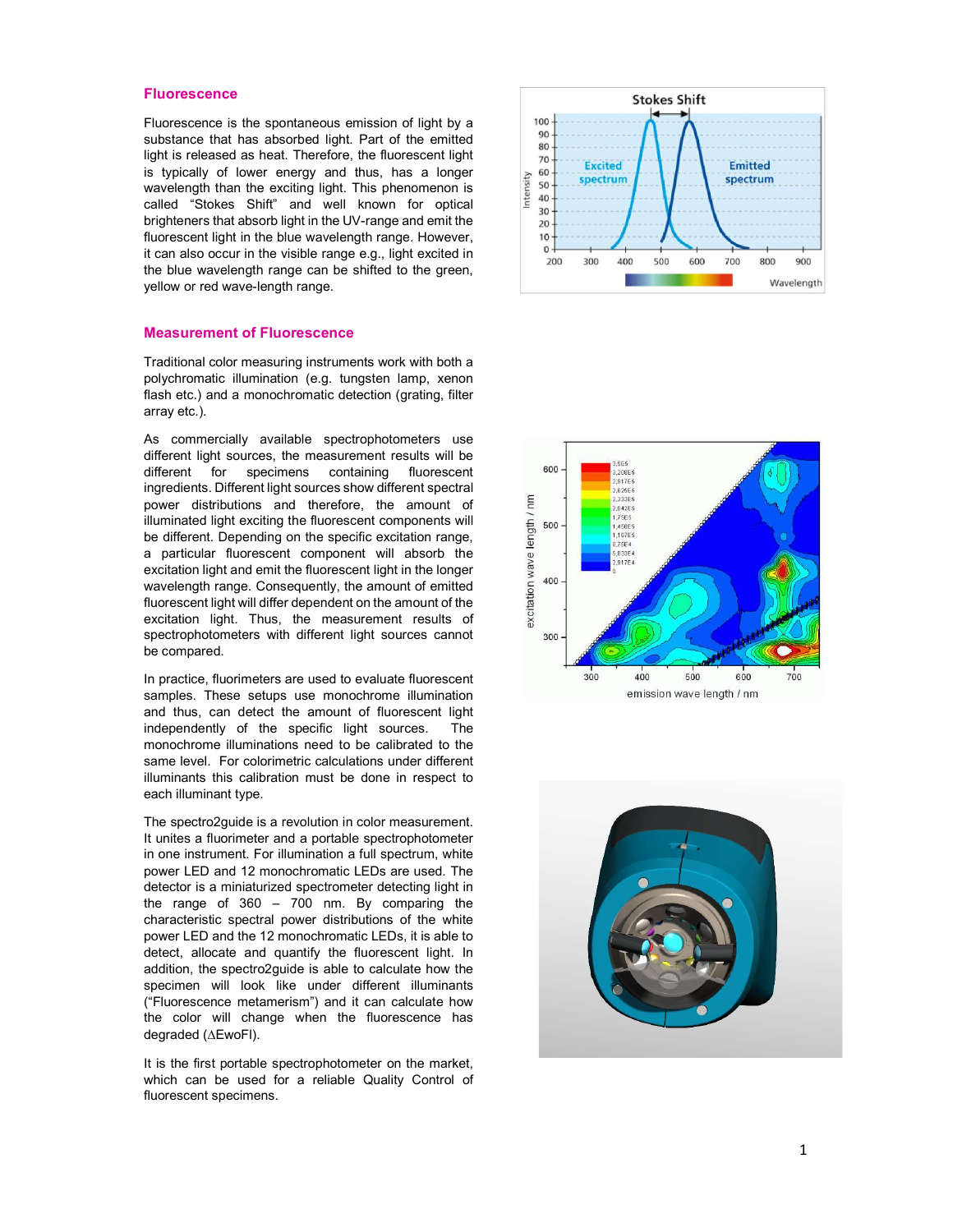# spectro2guide

#### Three in One Color. Gloss. Fluorescence.

The spectro2guide spectrophotometer represents the next step in the evolution of color measurement. Just like its predecessor, color and 60° gloss are measured simultaneously. Completely new is the quantification of fluorescence by measuring like a fluorimeter with monochrome illuminations. Colorful graphs show the fluorescent results on the display and new fluorescent indices are calculated for easy analysis.

#### Perfectly formed Design Approachable. Balanced. Upfront.

The new instrument follows a very simple rule, which is not so easy to put into practice: "Form follows function". Due to its balanced and upfront design, the display is always in the right position and easy-to-read, whether on horizontal, vertical, large or small surface areas – even true for overhead work. You no longer need to bend out of shape for measurement and data reading. The display flips around for you.

### Brilliant Color Display Swipe. Touch. Measure.

As for mobile phones, there is a trend towards ever-larger displays. The new spectro2guide is completely in line with this trend offering a 3.5" color touchscreen – the largest on the market. An icon-based menu, colorful data tables and graphics ensure an intuitive smart phone like operation. As you are used to, you can touch or swipe with your fingers – it even works when wearing gloves. Alternatively, you also can use a stylus, which is enclosed in the housing – always handy.

### Preview with Camera Strike. Score. Save.

An integrated camera shows a live preview of the measurement spot. To ensure precise positioning and to prevent false readings on imperfections or scratches, the measurement spot is magnified by a factor of 4.5:1. It is so easy – just press the measurement button halfway and the live preview is active.





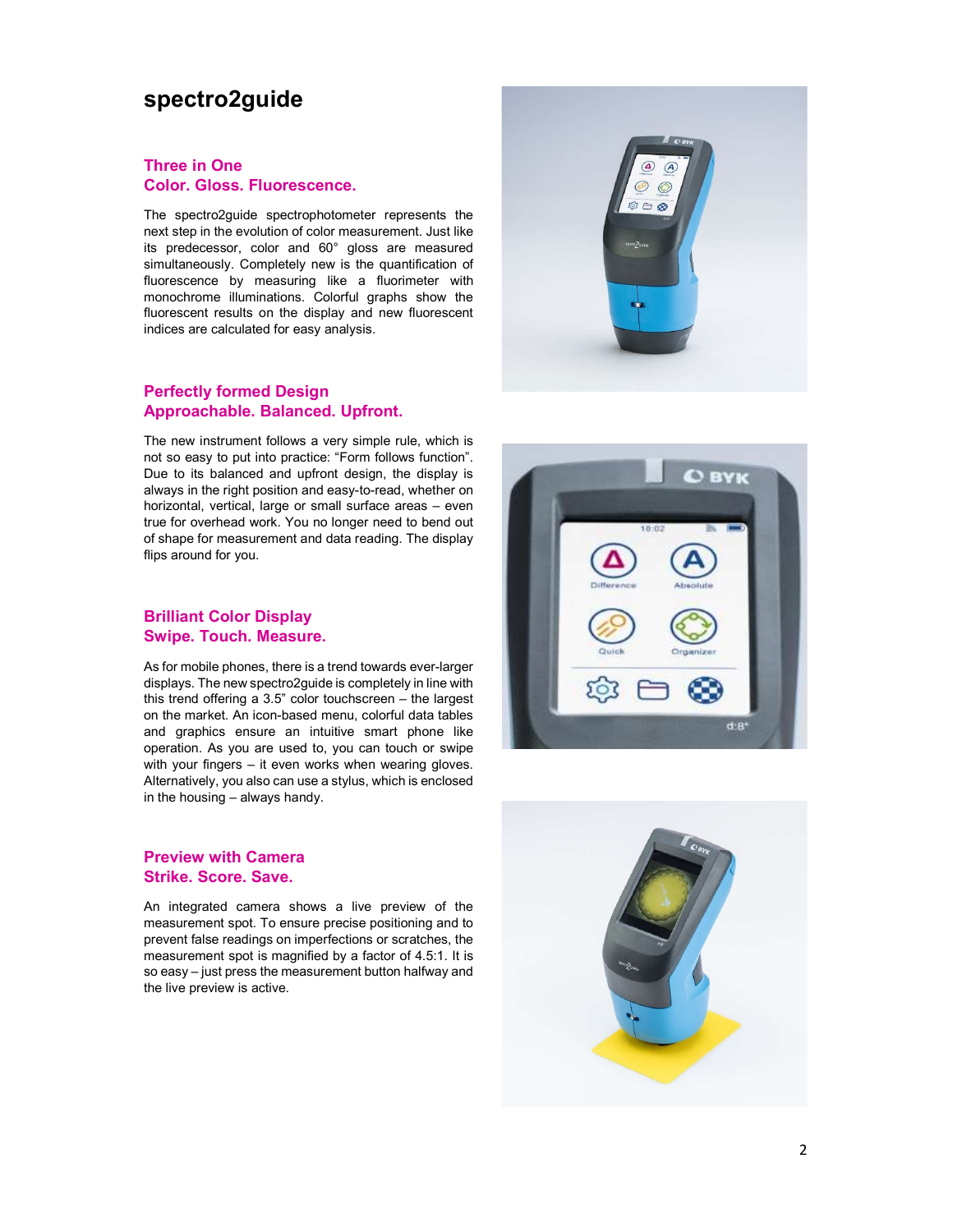# spectro2guide

### BYK LED Technology High-tech. Smart. Experienced.

Like the predecessor, the spectro2guide uses innovative, high performance LED technology as light sources. Smart testing combined with our long-standing experience guarantees an outstanding performance of the LEDs. Short-term, long-term and temperature stability as well as a homogeneous illumination spot are unsurpassed in the industry. As a result, a superior accuracy and excellent inter-instrument agreement allow use of digital standards. One binding reference eliminates sources of error and physical standards no longer need to be exchanged. Digital standards bring the complete supply chain on target.

#### Tricky Fluorescence Excited. Emitted. Shifted.

To quantify fluorescence two new indices, ∆Fl and  $\Delta E_{\text{woFI}}$ , are calculated. The index  $\Delta F$ I (delta Fluorescence) indicates whether and how much fluorescent light is emitted by the standard and the sample – important for everybody who wants to avoid any fluorescent ingredients in the product material. The index EwoFl (delta E without Fluorescence) calculates how the color will change when the fluorescence has degraded. In addition, the spectro2guide calculates how fluorescent specimens will look like under different illuminants ("Fluorescence Metamerism").

#### Smart Docking Station Park. Charge. Control.

Accurate readings require reliable calibration. As first spectrophotometer on the market, the spectro2guide offers auto diagnosis and an automatic calibration function. The spectro2guide with the docking station make a perfect couple – the white calibration standard is always protected and a reliable calibration is guaranteed. Moreover, the docking station automatically charges the instrument. You only have to park the spectro2guide, the rest happens automatically. The smart docking station offers you a 2-in-1 advantage: Be ready at any time, be safe at any time – do not lose time with charging and daily calibration by hand.

## Flexible Data Transfer Wireless. Boundless. Flawless.

Adaptable to your situation and specific location, the spectro2quide offers three possibilities to transfer data: Via docking station or directly connected with USB cable or wireless with Wi-Fi function. Your data transfer is now guaranteed flawless and not tied down by a cable length.





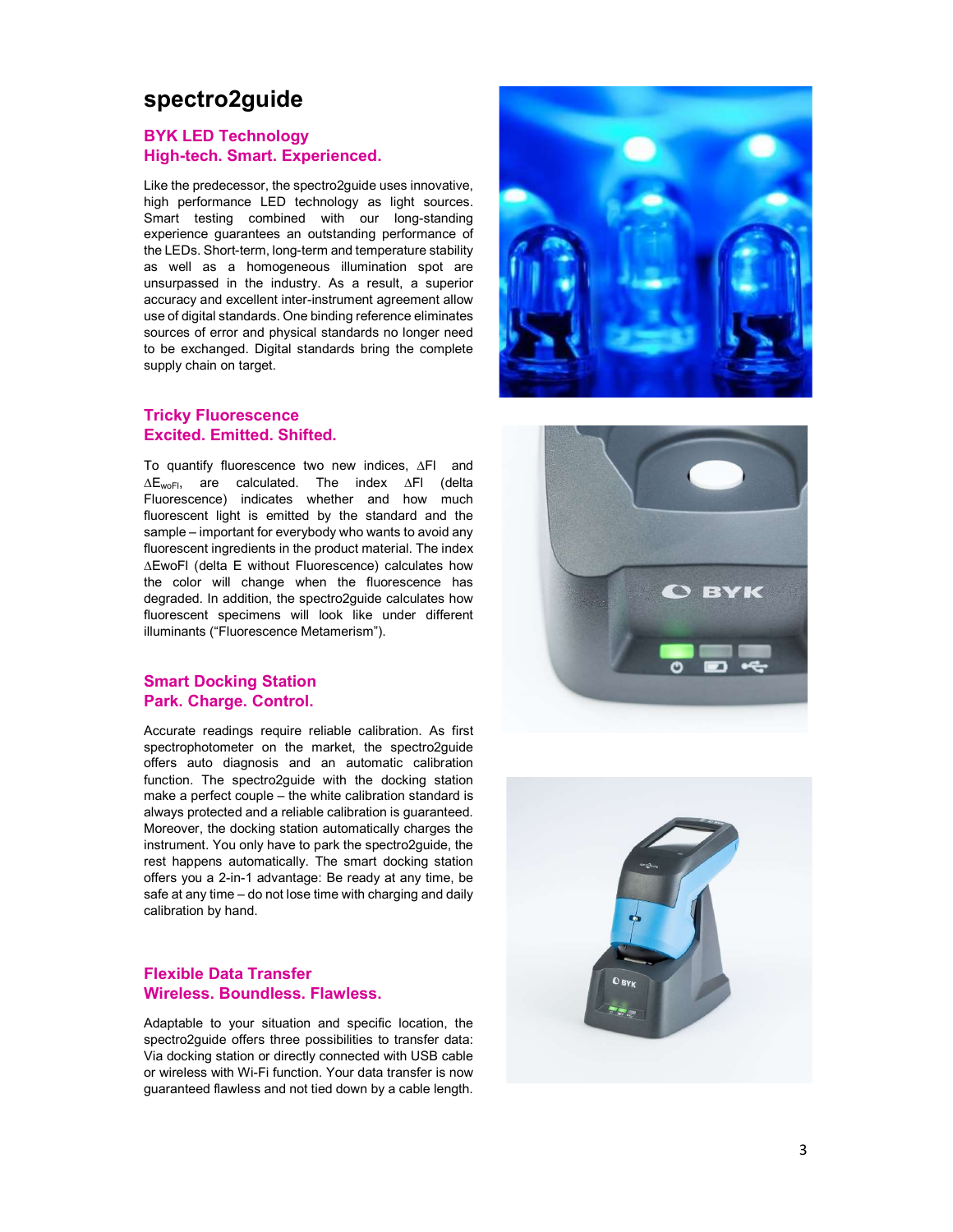# smart-lab Color

#### Online Control in the laboratory

Color control in the laboratory requires on one hand open and flexible data analysis and on the other hand efficient data handling of large data sets. Measure your products offline or online and transfer the results to smart-lab Color and you will get professional QCreports, immediately.

### Online Measurement and instant data analysis

Just connect the spectro2guide with the PC, measure the master panel, apply the respective tolerances and compare the actual samples against the standard. The data are displayed in a data table with Pass/Fail information and shown in various color graphs. Alternatively, you can recall a standard and samples from a database and quickly add new readings. Popular functions such as saving, deleting or copying can be executed with right mouse click.

# Standard Management - extensive flexibility of tolerance methods

smart-lab includes powerful standard management which allows defining Pass / Fail tolerances based on any color control parameter.

# Digital Standard – guarantees a seamless workflow

Thanks to the outstanding inter-instrument agreement of spectro2guide smart-lab enables you to use "digital standards" on a global basis with your entire supply chain. Export and import your color standards in xml file format and send them by email to your supply chain. Thus, color control data are reliable and communication among all parties is seamless and efficient.

# Color data analysis – variety of measurement reports

Results are simultaneously displayed in a data table and a graph highlighting the samples being out of specification. Easily toggle between measurement conditions like different illuminants or SPIN/SPEX. Multiple settings can even be combined in one project allowing the user to have multiple pass/fail criteria at one glance. Graphically display color results in the way that works best for your application: scatter plot, line graph, metamerism graph and spectral curves can be selected by just a mouse click.



## Fluorescence evaluation – new reports for new requirements

In order to get a general overview, a "Heat map" shows the intensity of detected light in a 2-D, falsecolor diagram. In addition, for each monochrome LED the total spectral remission curve of the sample is shown consisting of the spectral remission at excitation range plus the shifted fluorescent light. The results of the 12 LEDs can be toggled through by means of a slider.

#### Database management – easy and secure

The data are saved in a SQL database, which allows handling of large data sets over a long time period. This reliable database type also ensures full network and server compatibility. Retrieve data for further analysis based on your specific filter criteria, such as a specific color or a certain time range. Additionally, current standards and samples can be organized in projects. Projects are saved as xml-files and can be easily shared with other smart-lab users. With smartlab, you can start faster and finish sooner without getting lost in Details.

### Ultimate flexibility – Swap standard/sample and vice versa

.

Interested in how the previous batch compares to the current batch? Just drag & drop the data or even select a sample as the standard. Additionally, it is also possible to calculate the mean value based on a population of samples and use it as a new standard. This is of high interest when selecting a master standard out of a population of standard panels.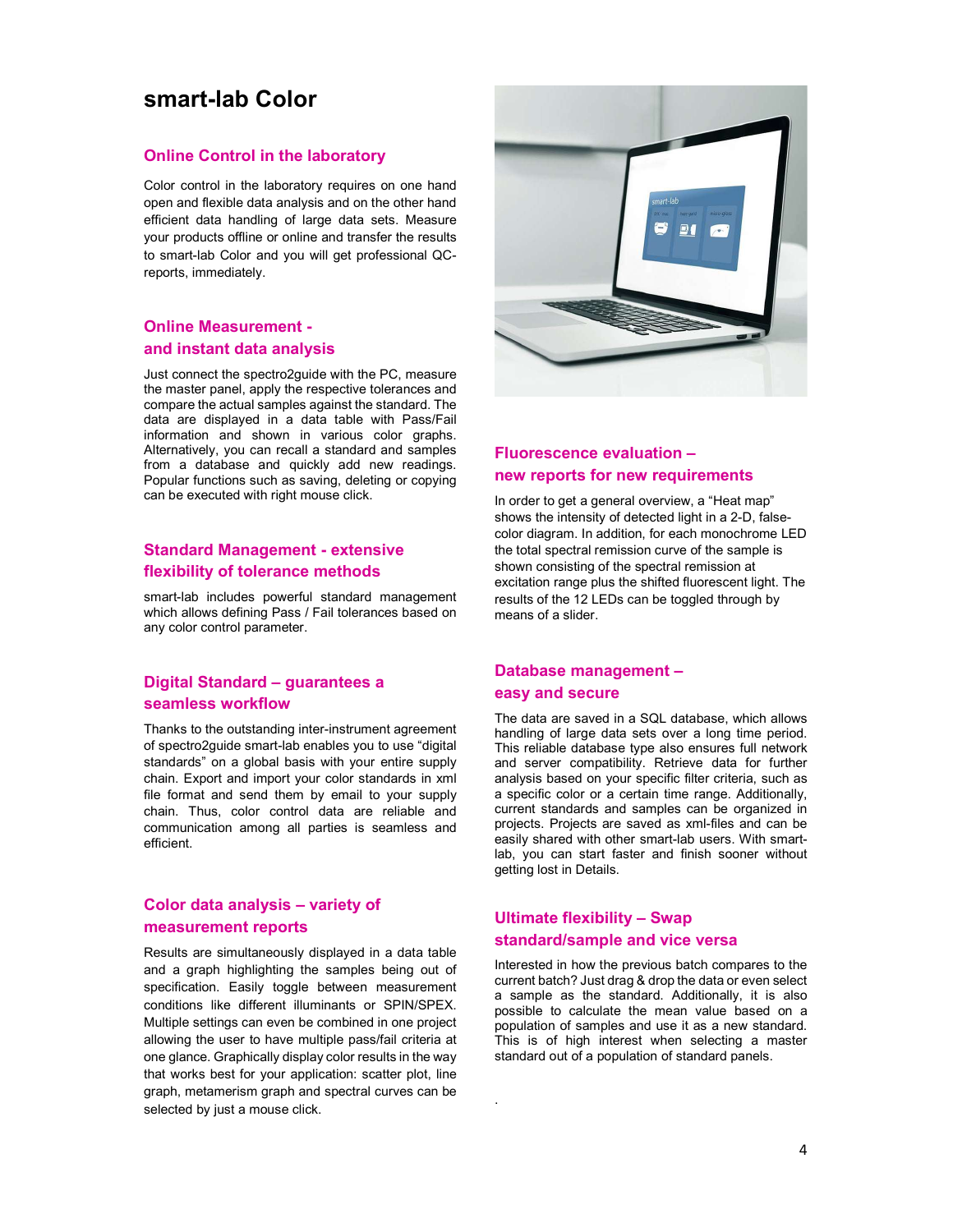## smart-process

Routine process control requires systematic planning and efficient data handling of large data sets. With smart-process, all critical color parameters are saved and analyzed with one software package. An ideal QC software for production process control. With smartprocess, you will know where you are, where you are going, and how to get there.

#### Standard Management – manage an unlimited number of colors

smart-process includes powerful standard management for defining all essential color control parameters with Pass / Fail tolerances.

## Digital Standard – guarantees a seamless workflow

Thanks to the outstanding inter-instrument agreement of spectro2guide smart-process enables you to use "digital standards" on a global basis with your entire supply chain. Export and import your color standards in xml file format and send them by email to your supply chain. Thus, color control data are reliable and communication among all parties is seamless and efficient.

# Organizer Set-up – standardized measurement procedures

smart-process offers set-up of Organizers for clear sample identification and a menu guided operation on the instrument. Product schematics (e.g. white goods) help to define specific sampling procedures. The entered parameters can be used for filtering the measured data saved in the database. Typical identifiers are model, color or product ID – smartprocess is open for your specific needs.

# Data analysis – green light for shipping

Data analysis was never easier. The data are saved in a SQL database, which allows handling of large data sets over a long time. See all your test series at once based on your specific criteria. Select filter criteria, such as a certain time range, a specific color or all "green", "yellow", "red" test series for further analysis.



# Data analysis – Detailed report of one test series

View and open the measurement data of a single test series with a click. The product schematic quickly shows you where the "problem areas" are. The data are also displayed in an easy-to-read data table highlighting the measurements out of specifications.

# Monitor your process and document stability

Innovative data analysis reports feature scorecards with drill-in functionality as well as trend reports for all measured parameters. They are so easy to set up that statistical analysis actually becomes a fun project. Valuable time for data crunching will be saved and lengthy discussions analyzing the data will no longer be necessary.

#### smart-chart - Variety of Graphs

- Scatter graph to show at one glance whether all parts are within specification
- Trend graph to monitor process changes over time
- Metamerism graph for three illuminants
- Heat map to show at a glance the amount of emitted and excited fluorescent light
- 
- Fluorescence Slider to analyze fluorescence in detail